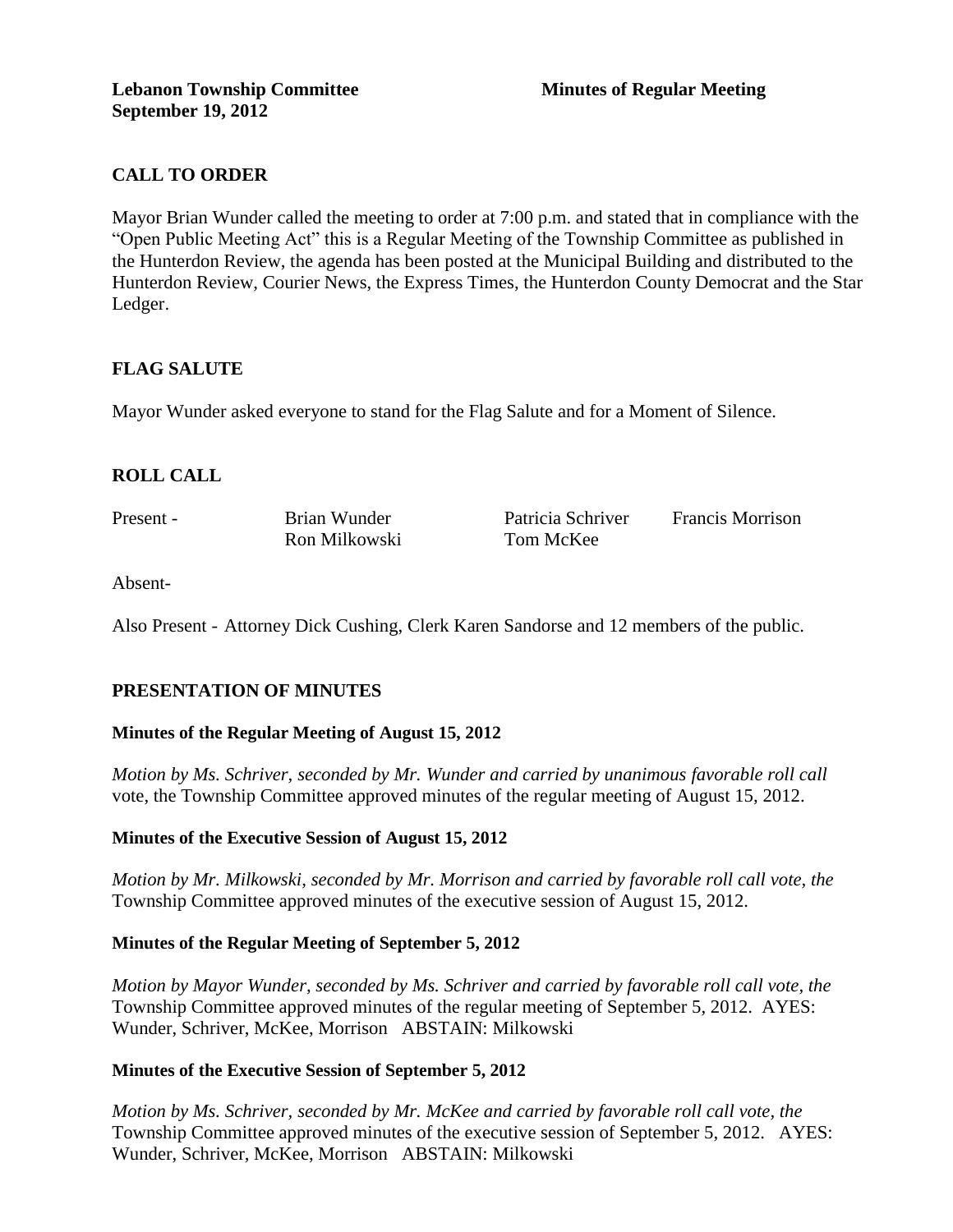LTCM 09/19/2012 Page 2 of 15

### **PUBLIC COMMENTS – for agenda items only.**

*Motion by Ms. Schriver, seconded by Mr. Milkowski and carried by unanimous favorable roll call*  vote, the Township Committee opened the public comment portion of the meeting.

Mr. EJ Skidmore commended the Committee on sending a letter to the Local Finance Board, relative to the LOSAP matter, regarding possible irregularities that should be investigated. The purpose of the letter is to clear any implications or suspicions of wrong doing on the part of the Committee.

Mr. Skidmore stated that he feels that the Committee has put Attorney Cushing in a difficult and unfair position in having to deal with the LOSAP matter. Mr. Skidmore stated that the Township is involved it the matter as well as the Fire Department. Mr. Milkowski is involved as he was the administrator of the program. Mr. Skidmore stated that Committeeman-elect Bernie Cryan is also involved as he came forward as the President and a representative of the Fire Department. Mr. Skidmore stated that all of those mentioned have received guidance from Attorney Cushing, as the Township Attorney. Mr. Skidmore stated that it could happen that each of these entities could have opposing needs in the matter and Mr. Cushing will not be able to represent anyone at that point. Mr. Skidmore asked for the Committee to hire an outside attorney for this one issue instead of hiring an outside auditor. Mr. Skidmore stated that his comments have nothing to do with Attorney Cushing's representation and feels that he has done an excellent job.

*Motion by Ms. Schriver, seconded by Mr. Milkowski and carried by unanimous favorable roll call*  vote, the Township Committee closed the public comment portion of the meeting.

## **Ordinance No. 2012-03 – Public Hearing**

*Motion by Ms. Schriver, seconded by Mr. Milkowski and carried by unanimous favorable roll call*  vote, the public hearing for Ordnance No. 2012-03 was opened.

There were no comments from the public.

*Motion by Ms. Schriver, seconded by Mr. Milkowski and carried by unanimous favorable roll call*  vote, the public hearing for Ordinance No. 2012-03 was closed.

*Motion by Ms. Schriver, seconded by Mr. Milkowski and carried by unanimous favorable roll call*  vote, the Township Committee adopted Ordinance No. 2012-03 as written below.

TOWNSHIP OF LEBANON COUNTY OF HUNTERDON ORDINANCE NO. 2012-03 AN ORDINANCE AMENDING THE CODE OF THE TOWNSHIP OF LEBANON TO ADD A NEW ARTICLE II ENTITLED "RESTRICTIONS ON AWARD OF CONTRACTS EXEMPT FROM PUBLIC BIDDING" TO CHAPTER 17 ENTITLED "CONTRACTS" WHEREAS, certain contracts are exempt from public bidding under the Local Public Contracts Law, *N.J.S.A*. 40A:11-1 *et seq*.; and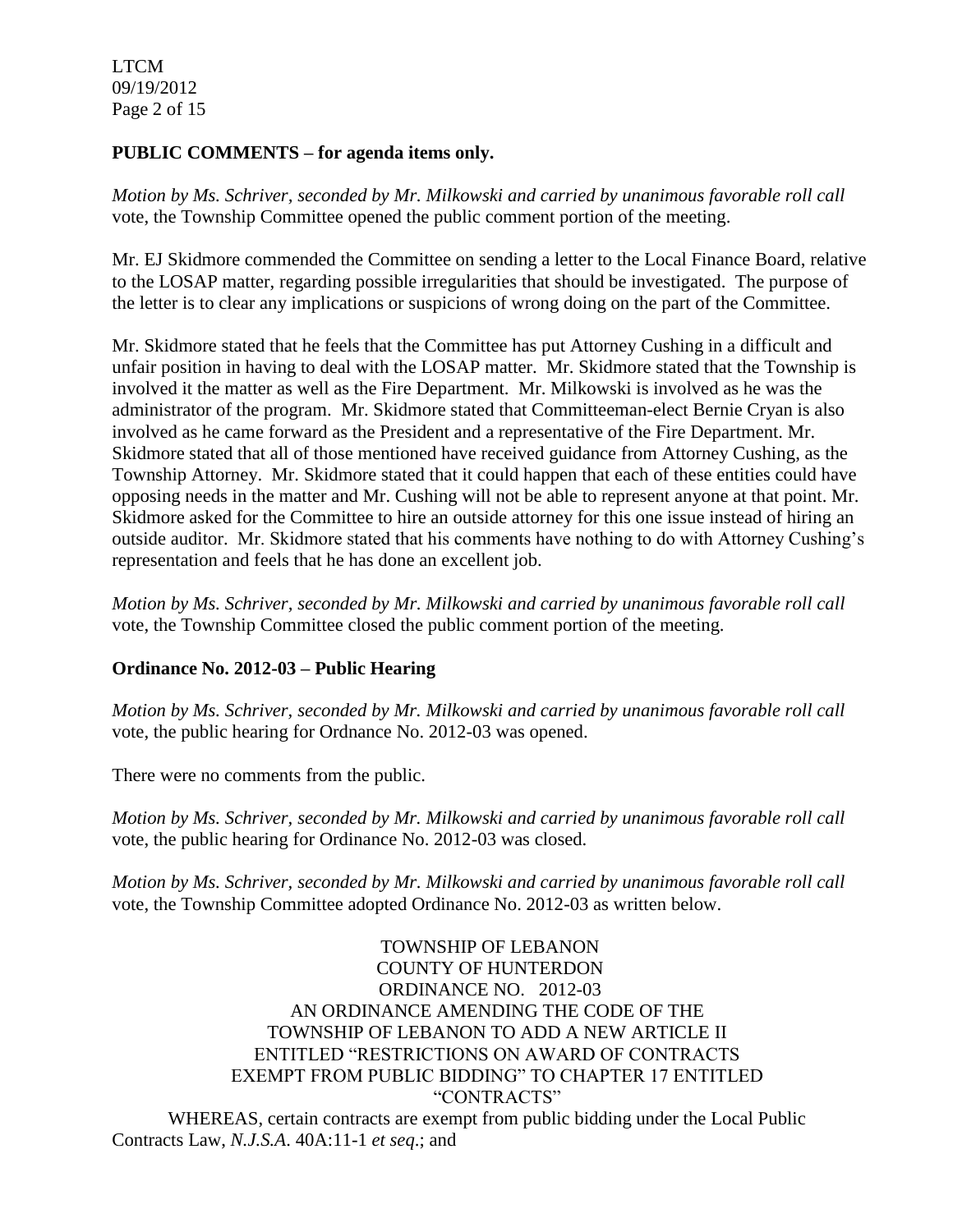### LTCM 09/19/2012 Page 3 of 15

WHEREAS, there is the potential for business entities whose contracts are exempt from public bidding to make substantial political contributions to the election campaigns of the local government elected officers who are ultimately responsible for awarding contracts to such business entities; and

WHEREAS, permitting substantial local political contributions from business entities receiving discretionary contracts from the elected officials who receive such contributions raises reasonable concerns on the part of taxpayers as to the influence of those contributions on the process of local government as well as the quality or cost of services received; and

WHEREAS, pursuant to *N.J.S.A*. 40A:11-51 a municipality is authorized to adopt by ordinance, measures limiting the award of public contracts to business entities that have made contributions, and limiting the contributions that the recipient of such a contract can make during the term of a contract; and

WHEREAS, in the interest of good government, the Township Committee of the Township of Lebanon desires to establish a policy that will avoid the perception of improper influence in public contracting and local elections.

NOW, THEREFORE, BE IT ORDAINED, by the Township Committee of the Township of Lebanon, in the County of Hunterdon, and State of New Jersey, as follows SECTION 1. In the Code of the Township of Lebanon, in Part I, "Administrative Legislation," there is established a new Article II in Chapter 17 entitled "Restrictions on Award of Contracts Exempt from Public Bidding" reading as follows:

## Chapter 17

### **CONTRACTS**

### ARTICLE II

### Restrictions on Award of Contracts Exempt from Public Bidding

§ 17-8 Purpose.

It shall be the purpose of this article to foster competition in the contracting process that is exempt from public bidding and thereby to avoid the appearance of improper influence in public contracting through unregulated contributions to public officials who award contracts by business entities who seek public contracts.

### § 17-9 Definitions.

As used in this article, the following terms shall have the meanings set forth below:

## [BUSINESS ENTITY](http://www.ecode360.com/15669897#15669897)

An individual person; firm; corporation; professional corporation; partnership; organization; or association. When a business entity is a natural person, a contribution by that person's spouse or any child living at home shall be deemed to be a contribution by the business entity. When a business entity is other than a natural person, a contribution by all principals, partners, officers, or directors of the entity or their spouses; any subsidiaries directly or indirectly controlled by the entity; or any political organization organized under § 527 of the Internal Revenue Code that is directly or indirectly controlled by the entity shall be deemed to be a contribution by the business entity.

### [CANDIDATE](http://www.ecode360.com/15669888#15669888)

Includes:

[A.](http://www.ecode360.com/15669925#15669925) Every candidate for Township of Lebanon elective municipal office;

[B.](http://www.ecode360.com/15669926#15669926) Every candidate committee established by or for the benefit of a candidate for Township of Lebanon elective municipal office;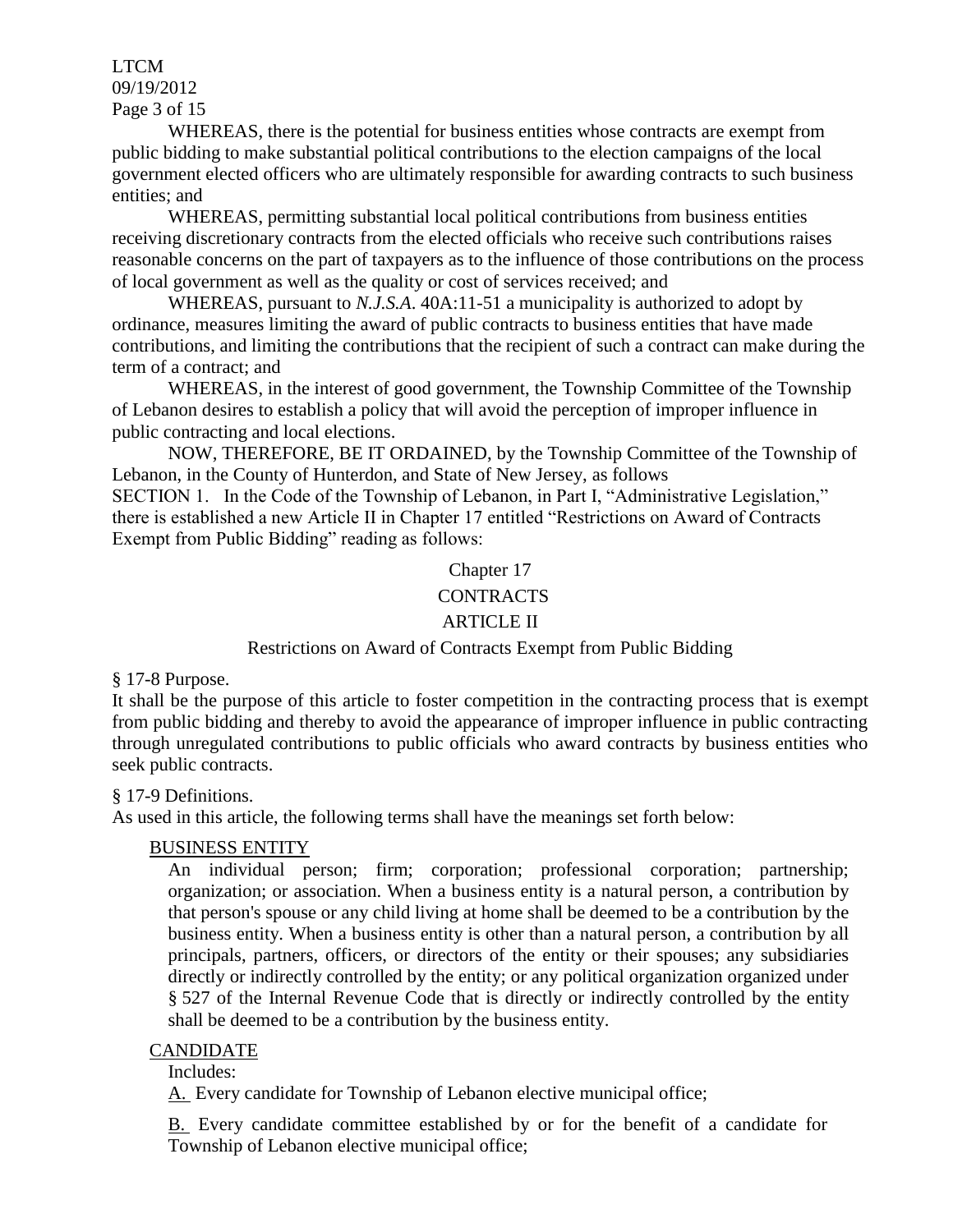LTCM 09/19/2012 Page 4 of 15

> [C.](http://www.ecode360.com/15669927#15669927) Every joint candidate committee established in whole or in part by or for the benefit of a candidate for Township of Lebanon elective municipal office;

[D.](http://www.ecode360.com/15669928#15669928) Every political party committee of the Township of Lebanon;

The terms in the foregoing paragraph have the meaning set forth in *N.J.A.C*. 19:25-1.7.

### [CONTRACT FOR PROFESSIONAL OR EXTRAORDINARY SERVICES](http://www.ecode360.com/15669896#15669896)

All contracts for professional services and/or extraordinary unspecifiable services as such terms are used in the Local Public Contracts Law at *N.J.S.A*. 40A:11-5.

### **[CONTRIBUTION](http://www.ecode360.com/15669895#15669895)**

Has the meaning set forth in *N.J.A.C*. 19:25-1.7. By way of illustration, and not limitation, this definition includes gifts, pledges, loans, and in-kind contributions.

§ 17-10 Awarding public contracts to certain business entities prohibited.

[A.](http://www.ecode360.com/15669899#15669899) To the extent that it is not inconsistent with state or federal law, the Township of Lebanon and any of its departments, instrumentalities, Chief Financial Officer, or purchasing agents, shall not enter into any agreement or otherwise procure a contract for professional or extraordinary services from any business entity if such business entity has solicited or made any contribution to a candidate or a holder of public office in the Township of Lebanon having ultimate responsibility for the award of a contract, within one calendar year immediately preceding the date of the contract or agreement.

[B.](http://www.ecode360.com/15669900#15669900) No business entity who submits a proposal for, enters into negotiations for, or agrees to any contract or agreement with the Township of Lebanon or any of its departments or instrumentalities, for the provision of professional services or extraordinary unspecified services shall knowingly solicit or make any contribution to a candidate or a holder of public office in the Township of Lebanon having ultimate responsibility for the award of a contract between the time of first communication between that business entity and the municipality regarding a specific agreement for professional services or extraordinary unspecified services, and the later of the termination of negotiations or rejection of any proposal, or the completion of the performance or specified time period of that contract or agreement.

[C.](http://www.ecode360.com/15669901#15669901) For purposes of this section, the office that is considered to have ultimate responsibility for the award of the contract shall be:

[\(1\)](http://www.ecode360.com/15669902#15669902) The Township of Lebanon governing body (including the Mayor), if the contract requires approval or appropriation from the Mayor or governing body; or

[\(2\)](http://www.ecode360.com/15669903#15669903) The Mayor of the Township of Lebanon if the contract requires approval of the Mayor, or if a public officer who is responsible for the award of a contract is appointed by the Mayor.

[D.](http://www.ecode360.com/15669904#15669904) No person may be awarded a subcontract to perform under a contract subject to this article, if the subcontractor would be disqualified by § 17-10A from receiving the contract at the time that the subcontract is awarded. Nor may any person who would be disqualified by § 17-10A from receiving the contract perform substantially all of the obligations described in a contract for professional or extraordinary services that is subject to this article.

§ 17-11 Contributions made prior to effective date.

No contribution or solicitation of a contribution made prior to the effective date of this article shall be deemed to give rise to a violation of this article.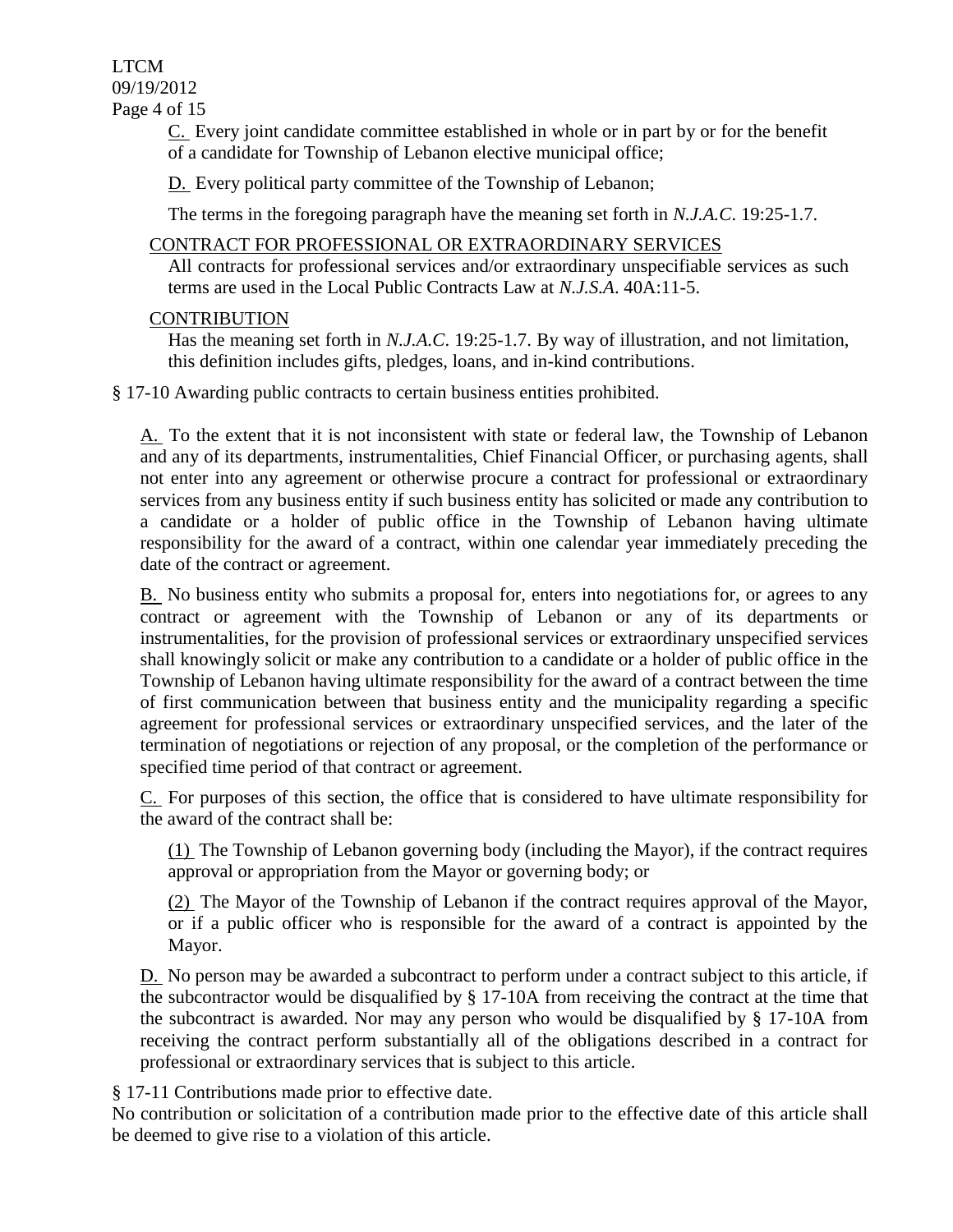LTCM 09/19/2012 Page 5 of 15 § 17-12 Contract renewal.

No contract subject to this article may be renewed, extended, or materially modified unless the resulting renewal, extension, or modification would be allowable under the provisions of this article if it were an initial contract.

§ 17-13 Contribution statement by business entity required.

[A.](http://www.ecode360.com/15669908#15669908) Prior to awarding any contract for professional or extraordinary services to any business entity, the Township of Lebanon or its Chief Financial Officer, purchasing agents and departments, as the case may be, shall receive a sworn statement from said business entity which is the intended recipient of said contract that he/she/it has not made a contribution in violation of this article. The Township of Lebanon, its Chief Financial Officer, purchasing agents and departments shall be responsible for informing the Township Committee that the aforementioned sworn statement has been received and that the business entity is not in violation of this article, prior to awarding the contract or agreement.

[B.](http://www.ecode360.com/15669909#15669909) A business entity shall have a continuing duty to report to the Township of Lebanon any contribution that constitutes a violation of this article made during the negotiation, proposal process or the duration of a contract. The Township of Lebanon, its purchasing agents and departments shall be responsible for informing the governing body within 10 business days after receipt of said report from the business entity, or at the next Township Committee meeting following receipt of said report from the business entity, whichever comes first.

[C.](http://www.ecode360.com/15669910#15669910) The certification required under this subsection shall be made prior to entry into the contract or agreement with the Township of Lebanon, or prior to the provision of services or goods, as the case may be, and shall be in addition to any other certifications that may be required by any other provision of law.

§ 17-14 Return of contributions.

A business entity that is a party to a contract for professional or extraordinary services may cure a violation of § 17-10 of this article, if, within 30 days after the date on which the applicable ELEC report is published, said business entity notifies the municipality in writing and seeks and receives reimbursement of the contribution from the recipient of such contribution.

§ 17-15 Exemption; fair and open contracts not exempt.

The contribution prohibition prior to entering into a contract contained in this article does not apply to contracts which are awarded to the lowest responsible bidder after public advertising for bids and bidding therefore within the meaning of *N.J.S.A*. 40A:11-4, or are awarded in the case of emergency under *N.J.S.A.* 40A:11-6. There is no exemption for contracts awarded pursuant to a "fair and open process" under *N.J.S.A*. 19:44A-20 et seq.

§ 17-16 Violations and penalties.

[A.](http://www.ecode360.com/15669914#15669914) It shall be material breach of the terms of a Township of Lebanon contract for professional or extraordinary services if a business entity that is a party to such agreement or contract has:

[\(1\)](http://www.ecode360.com/15669915#15669915) Made or solicited a contribution in violation of this article;

[\(2\)](http://www.ecode360.com/15669916#15669916) Knowingly concealed or misrepresented a contribution given or received;

[\(3\)](http://www.ecode360.com/15669917#15669917) Made or solicited contributions through intermediaries for the purpose of concealing or misrepresenting the source of the contribution;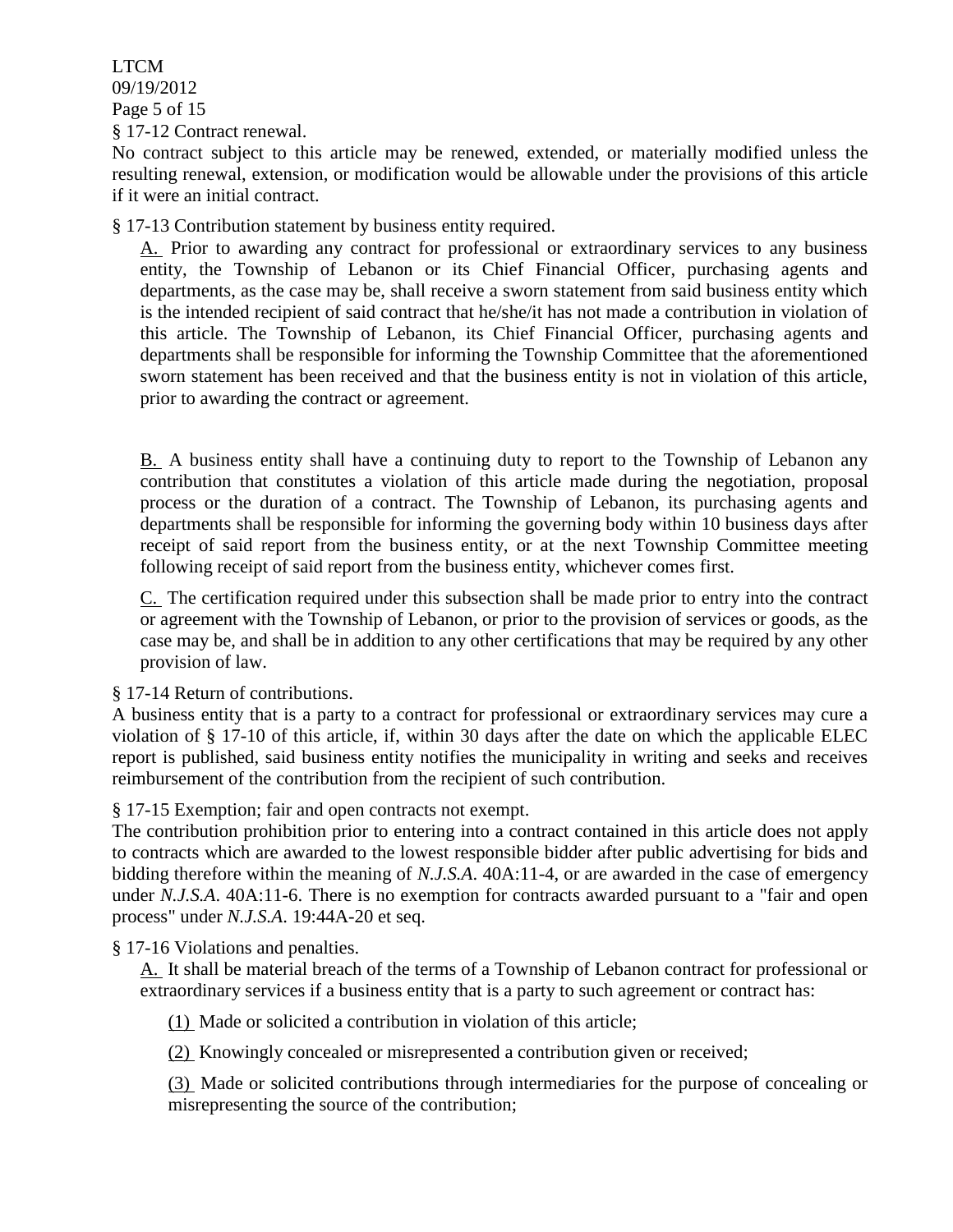LTCM 09/19/2012 Page 6 of 15

> [\(4\)](http://www.ecode360.com/15669918#15669918) Made or solicited any contribution on the condition or with the agreement that it will be recontributed to a candidate or holder of public office having ultimate responsibility for the award of a contract;

> [\(5\)](http://www.ecode360.com/15669919#15669919) Engaged or employed a lobbyist or consultant with the intent or understanding that such lobbyist or consultant would make or solicit any contribution, which if made or solicited by the business entity itself, would subject the business entity to the restrictions of this article;

> [\(6\)](http://www.ecode360.com/15669920#15669920) Funded contributions made by third parties, including consultants, attorneys, family members, and employees;

[\(7\)](http://www.ecode360.com/15669921#15669921) Engaged in any exchange of contributions to circumvent the intent of this article; or

[\(8\)](http://www.ecode360.com/15669922#15669922) Directly or indirectly, through or by any other person or means, done any act which if done directly would subject the business entity to the restrictions of this article.

[B.](http://www.ecode360.com/15669923#15669923) Any business entity that violates this article shall be disqualified from eligibility for future Township of Lebanon contracts for a period of four calendar years from the date of violation.

[C.](http://www.ecode360.com/15669924#15669924) Notwithstanding the foregoing, any business entity who violates any provision of this article shall, upon conviction, be liable to the penalties set forth in Article II of Chapter 1 of the Code of the Township of Lebanon.

SECTION 2. If any provision of this Ordinance, or the application of any such provision to any person or circumstances, shall be held invalid, the remainder of this Ordinance to the extent it can be given effect, or the application of such provisions to persons or circumstances other than those to which it is held invalid, shall not be affected thereby, and to this extent the provisions of this Ordinance are severable.

SECTION 3. All ordinances and resolutions inconsistent with the provisions of this ordinance are hereby repealed as to such inconsistencies.

SECTION 4. This ordinance shall take effect immediately upon publication following its final passage, in accordance with law.

## **RESOLUTIONS**

### **Resolution No. 76-2012 – Calling for a Ban on Fracking**

*Motion by Mayor Wunder, seconded by Ms. Schriver and carried by favorable roll call vote, the* Township Committee adopted Resolution No.76 -2012 as written below. AYES: Schriver, Wunder, McKee, Morrison ABSTAIN: Milkowski

### **TOWNSHIP OF LEBANON COUNTY OF HUNTERDON STATE OF NEW JERSEY RESOLUTION NO. 76-2012**

### **Resolution Calling for a Ban on Fracking**

WHEREAS, the hydraulic fracturing (fracking) for natural gas involves the use of chemicals and hazardous materials during construction, drilling, hydraulic fracturing, gas production and delivery, well maintenance, and workover operations; and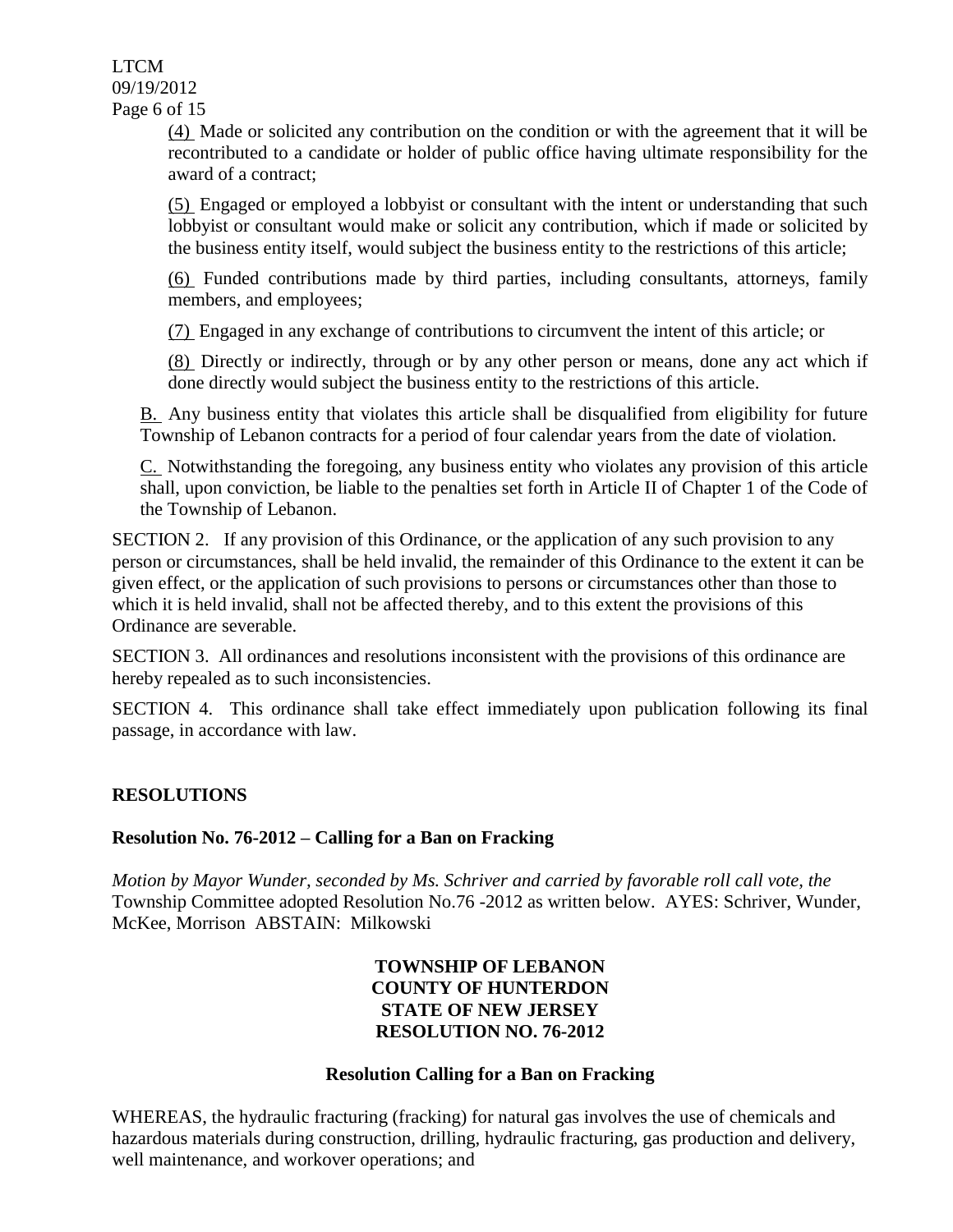### LTCM

09/19/2012

Page 7 of 15

WHEREAS, hydraulic fracturing of underground geologic formations is often accomplished by injecting a complex mix of fluids and chemicals, including large volumes of water, on average 4.5 million gallons per well, under very high pressure to create fractures in gas bearing geologic formations; and

WHEREAS, many of the chemical constituents injected during hydraulic fracturing have documented adverse health effects and/or adverse environmental impacts; and

WHEREAS, there have been more than a 1,000 documented cases of water contamination near fracking sites; some people who live near these sites can now light their drinking water on fire; and WHEREAS, wastewater from fracking can contain radioactive elements and has been discharged into rivers that supply drinking water for millions, according to the *New York Times.*

WHEREAS, use of these hydraulic fracturing mixes exposed adjacent land and surface waters to the risk of contamination through open pit storage, truck transport on roadways, and activities during well development; and

WHEREAS, in 2005, as part of the federal Energy Policy Act and over objections of health care, scientific, environmental, and conservation communities, regulation of hydraulic fracturing fluids under the Safe Drinking Water Act by the Environmental Protection Agency was exempted, thereby allowing oil and gas companies to use these substances without federal oversight or standards; and WHEREAS, the oil and gas industry is not required by federal law to publicly disclose chemical formulas of hydraulic fracturing fluids so that this information is publicly available for health and safety purposes; and

WHEREAS, Former President George W. Bush's EPA point person on water now admits fracking should never have been exempted from regulation, and

WHEREAS, the Fracturing Responsibility and Awareness of Chemicals Act ("FRAC Act"), which is currently pending in Congress, would repeal the fracking exemption to the Safe Drinking Water Act and require disclosure of chemicals used in fracking; and

WHEREAS, the wise stewardship of our natural resources involves protection of the Township of Lebanon's water supplies and water resources for generations to come; and

WHEREAS, protection of the Township of Lebanon's water supplies and resources is better accomplished by prevention of contamination and environmental degradation, rather than attempting to cleaning up contamination and restoring degraded environments after the fact;

WHEREAS, the Township of Lebanon supports a statewide and national ban on hydraulic fracturing for natural gas, banning the import and disposal of dangerous fracking waste in New Jersey and preventing our drinking water supplies from being depleted for fracking.

NOW THEREFORE BE IT RESOLVED, that the Township of Lebanon supports the FRAC Act and will send a copy of this Resolution to our State Representatives, Congressional Representative and Senator Menendez calling for a ban on fracking and asking our federal representatives to join Senator Lautenberg, Congressman Pallone and Congressman Holt as co-sponsors the FRAC Act, H.R. 1084/ S. 587.

## **Resolution No. 79-2012 – Consenting to the Proposed WQM Plan Amendment**

Attorney Cushing stated that the County is the agency delegated to develop a Wastewater Management Plan for each of the municipalities. There is supposed to be a plan in each town of how they would handle wastewater. The Highlands has since taken over the initial planning for wastewater for the municipalities which lie in the Highlands. Attorney Cushing stated that for some reason the County is requesting that municipalities agree to the County WQM Plan even if they are in the Highlands. Attorney Cushing stated that this subject matter was discussed in Holland Township also. Attorney Cushing spoke with Holland Township's Engineer and his thoughts were that this resolution is either unnecessary or premature. The Highlands is working with the Township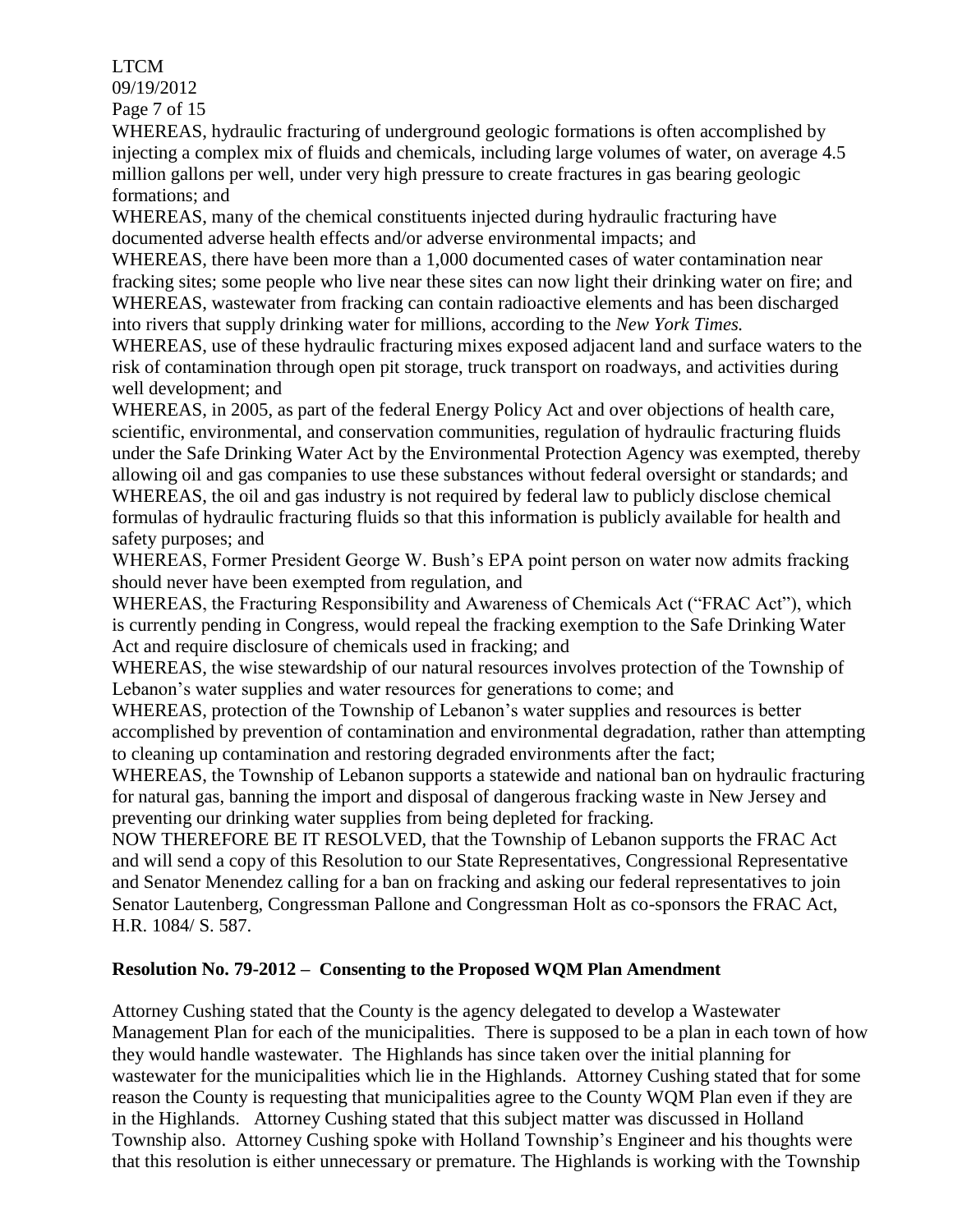LTCM 09/19/2012 Page 8 of 15

for wastewater treatment through the Highlands process and it will eventually be incorporated into the Township's Highlands Plan. Attorney Cushing stated that he feels that this resolution is most likely premature and suggested that it be sent to Engineer Steve Risse for his comments. Attorney Cushing recommended that the Committee hold off on the resolution until better clarification is received on whether this is something that needs to be done at this time for a Highlands community or if it should be done later.

Mr. Warren Newman asked the Committee to consider that the default action at the County level may be that if the Township does not respond in a resolution form they will consider the non response as an acceptance of their proposal. Mr. Newman suggested that the Committee be mindful of the timeframe provided. Attorney Cushing stated that the Committee has until early November to respond to the County.

*Motion by Ms. Schriver, seconded by Mr. McKee and carried by unanimous favorable roll call vote,* the Township Committee tabled Resolution No. 79-2012 and authorized the Township Engineer to look into it and to provide his professional opinion on such.

## **Resolution No. 80-2012 – Retail Consumption License Renewal**

*Motion by Mr. Milkowski, seconded by Mayor Wunder and carried by unanimous favorable roll call*  vote*,* the Township Committee adopted Resolution No. 80-2012 as written below.

### RESOLUTION NO. 80-2012 RESOLUTION RENEWING PLENARY RETAIL CONSUMPTION LICENSE

WHEREAS, each of the listed Plenary Retail Consumption Licensees have submitted application forms that have been completed in all respects; and

WHEREAS, the applicants are qualified to be licensed according to all statutory, regulatory and local government ABC Laws and regulations; and

WHEREAS, each have paid a filing fee of \$200.00 to the State of New Jersey and a Township License Fee of \$2,500.00

NOW, THEREFORE BE IT RESOLVED, by the Township Committee of the Township of Lebanon, in the County of Hunterdon, State of New Jersey, that the listed Licenses be granted a renewal for the 2012-2013 year:

1019-33-007-001- LEDYARD B. SCHUYLER, JR - RIVER STYX INN –374 Vernoy Road (Inactive License)

## **OLD BUSINESS**

### **DPW Manager Request to Purchase a New Dump Truck**

The Dept. of Public Works Manager has requested to purchase a new Dump Truck*.* The funding was previously approved in the DPW 2012 Capital Budget request. Mr. Gabriel would like to replace the 1992 Ford F-800 dump truck. The cab is rusting off the frame and it has 121,739 miles on it. The new truck will emulate the two trucks that were recently purchased. The cost for the new truck is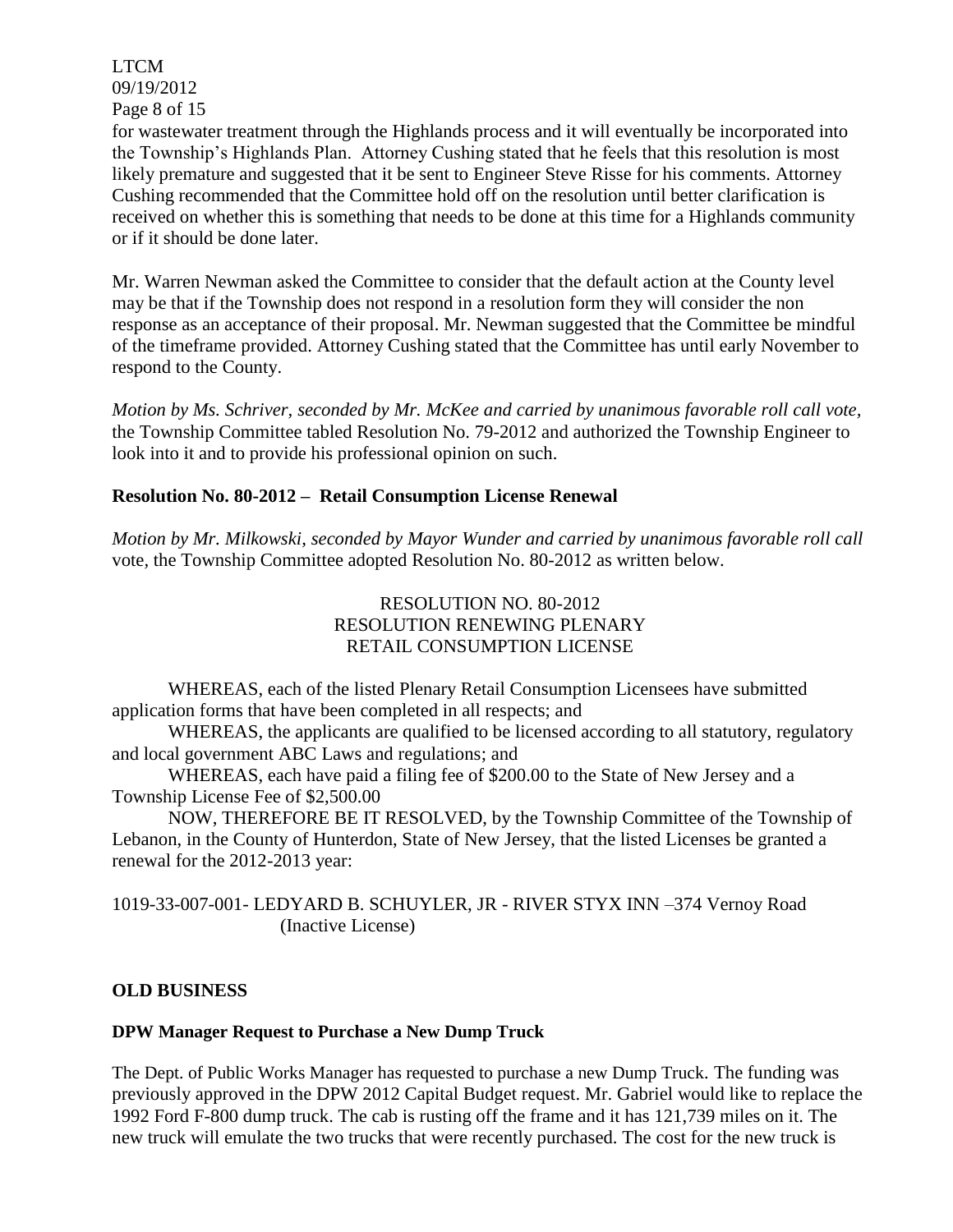LTCM 09/19/2012 Page 9 of 15 \$158,000.00. The truck will be purchased through the Morris County Coop so there will be no additional cost associated with bidding.

Mr. Gabriel spoke to the CFO, the estoppel period for the bond expired on August 28, 2012 and the funding is now available.

Mr. McKee stated that he looked at the truck that Mr. Gabriel is asking to replace and it is in need of help. The cab is rotting off of its frame. Mr. Gabriel informed Mr. McKee that a new truck would put the DPW fleet in order and it will be many years before there will be a need for another dump truck. Mr. Milkowski asked if Mr. Gabriel could put a hold on the purchase of a new maintainer for the time being. Mr. McKee feels like that is a possibility.

*Motion by Mr. McKee, seconded by Ms. Schriver and carried by unanimous favorable roll call vote,* the Township Committee approved the purchase of a 2013- 7500 International Dump Truck through the Morris County Co-op in the amount of \$158,000.00.

### **Appoint Quarry Sub Committee**

Mayor Wunder stated that he would like to create a subcommittee to deal with Eastern Concrete/Quarry matters. Nancy Lawler will sit on the committee with Mayor Wunder and Ms. Schriver.

### **Appoint Municipal Consolidation Committee**

Mayor Wunder stated that the Township has been approached by an entity who would like to speak to the municipalities in the County regarding municipal consolidation. Mayor Wunder stated that a subcommittee should be formed. Mayor Wunder will work with the entity on behalf of the Township.

### **Approve Contract- Installation of Electric Distribution Facilities – DPW Garage (Authorize Mayor and Clerk to Execute)**

Mr. Milkowski stated that the electric service to the DPW Garage must be upgraded for the new building. Mr. Milkowski stated that in order for the upgrade to be installed a contact must be entered into with JCP & L.

*Motion by Mayor Wunder, seconded by Mr. Milkowski and carried by unanimous favorable roll call*  vote, the Township Committee approved the Contract for the installation of Electric Distribution Facilities at the DPW Garage and authorized the Mayor and Clerk to sign.

### **Local Finance Board Correspondence – LOSAP Matter**

Attorney Cushing stated that at the last meeting the question was raised as to whether Committeeman Milkowski had conflicts of interest in two areas. Attorney Cushing was authorized by the Committee to send a letter to the Local Finance Board to request that an investigation be conducted on the issue. Attorney Cushing stated that the Mayor has also requested that a letter be sent to the Local Finance Board asking if they would conduct an investigation of the LOSAP procedures of the Fire Department and to verify if they are consistent with the statue and ordinances. Attorney Cushing prepared the letter as requested by Mayor Wunder and provided it to the Committee for their approval.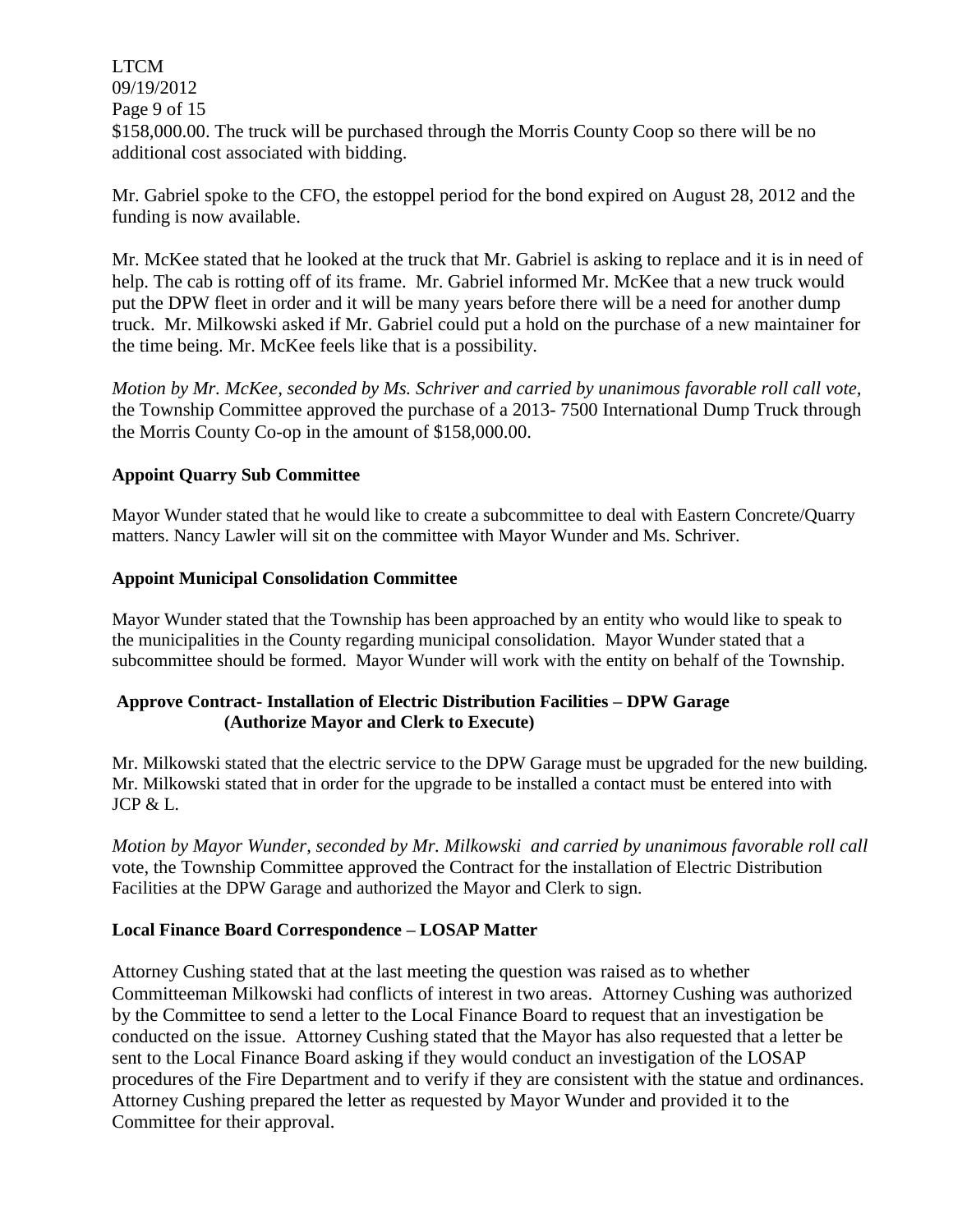LTCM 09/19/2012 Page 10 of 15

Mayor Wunder stated that the hope is that if the Local Finance Board conducts an investigation it would avoid the need for the Township to pay for a very costly audit. If not, then an audit must be done.

Discussion was held on the Comptroller General's request for LOSAP documents a few months ago. Attorney Cushing will send a letter to the Comptroller asking for a follow up on the investigation.

No response is to be sent to the Special LOSAP Auditor at this time.

*Motion by Mayor Wunder, seconded by Ms. Schriver, and carried by favorable roll call vote, the* Township Committee authorized the Township Attorney to send two letters to the Local Finance Board and the Comptroller General relative to the LOSAP matter. AYES: Schriver, Wunder, McKee, Morrison ABSTAIN: Milkowski

### **NEW BUSINESS**

### **Bunnvale Library – Ponding Issue**

Mr. McKee stated that there is a long time drainage problem in front of the Bunnvale Library. The stormwater runoff from the adjacent church property and County Route 513 is collecting in the front of the Library and remains there for a couple of weeks. Mr. McKee would like to have the Township Engineer evaluate the drainage and to provide his opinion on correcting the problem.

*Motion by Mayor Wunder, seconded by Ms. Schriver, and carried by unanimous favorable roll call*  vote, the Township Committee authorized Engineer Risse to assess the drainage problem at the Bunnvale Library and to provide a recommendation to the Committee.

### **Municipal Court Inter-Local Services Agreement**

The Clerk informed the Committee that she spoke to the Tewksbury Administrator and it is anticipated that an Agreement will be ready for approval and execution at the next meeting. Attorney Cushing stated that the Township ordinance will need to be amended and will be ready for the next meeting.

### **Principal Public Works Manager – Renewal of Exemption**

A letter was received from the State informing the Committee that in September of 2007 the Township was granted an exemption for having to appoint a Principal Public Works Manger. The exemption was good for five years. At this time if the Township would like to renew the exemption they must reapply.

*Motion by Ms. Schriver, seconded by Mayor Wunder and carried by unanimous favorable roll call*  vote, the Township Committee approved applying for an extension for the Principal Public Works Manager.

### **Municipal Housing Liaison Gail Glashoff Memo- Rehabilitation Application**

Gail Glashoff stated that she has received a Rehabilitation COAH application for the replacement of a roof. Three quotes were received for the roof. Ms. Glashoff asked Charlie Rogers, the CCO, for his opinion on the proposals. Deegan Roofing provided a proposal for \$3800.00 which included replacing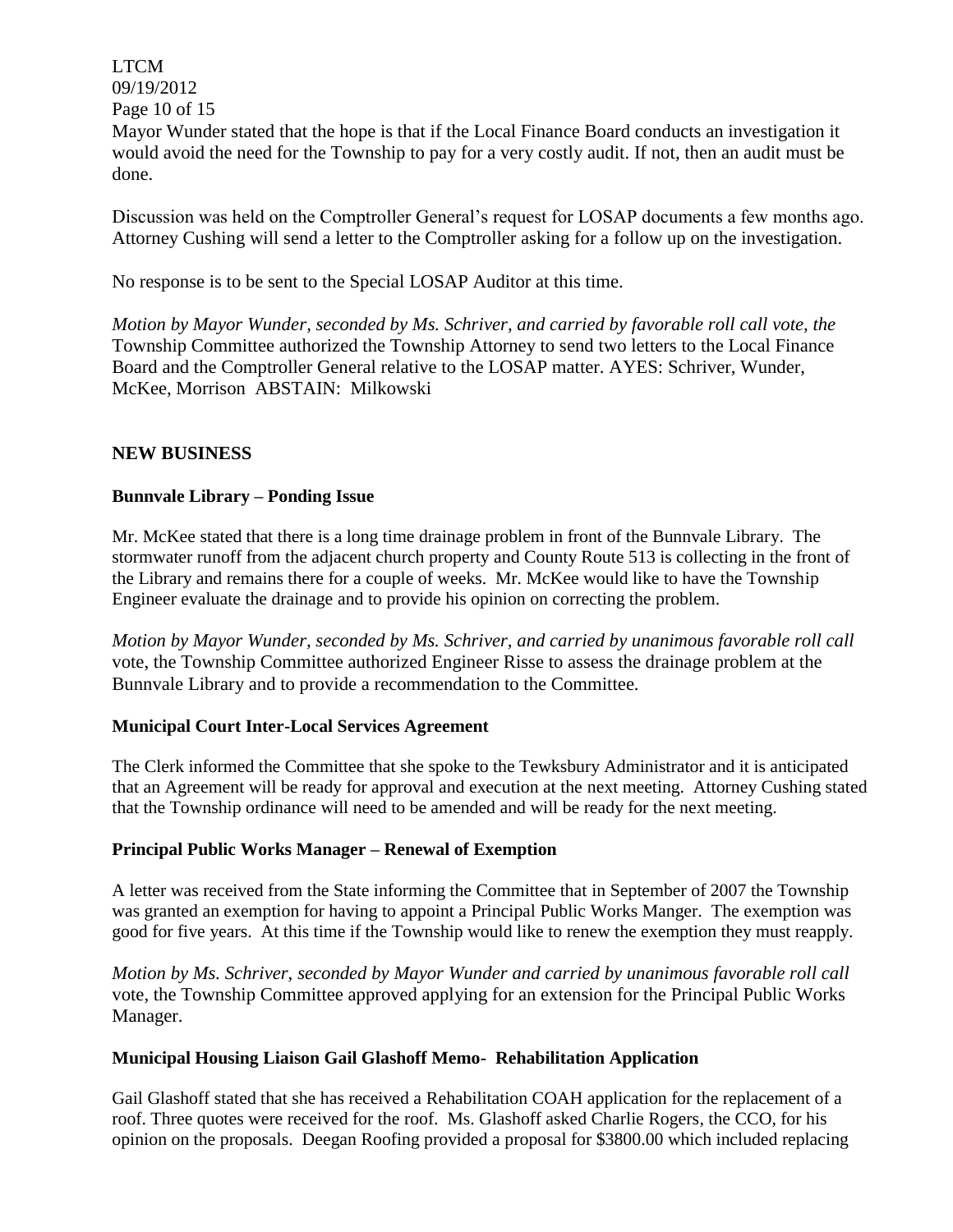LTCM 09/19/2012

Page 11 of 15

the gutters and leaders. Mr. Rogers recommended awarding the bid to Deegan Roofing because there is a need to replace the gutters and leaders.

Attorney Cushing questioned that if the roofer does damage to the house is the Township liable. Ms. Glashoff is to request an Insurance Liability Certificate from the contractor.

*Motion by Mr. McKee, seconded by Ms. Schriver and carried by unanimous favorable roll call vote,* the Township Committee awarded the bid to Deegan Roofing for a Rehabilitation roof replacement in the amount of \$3800.00.

### **Lebanon Township Recreation Committee Resignation – Lori Swiston**

*Motion by Mayor Wunder, seconded by Ms. Schriver, and carried by unanimous favorable roll call*  vote, the Township Committee accepted the resignation from Lori Swiston from the Recreation Committee.

### **Blue Light Application – Mark Rothfeld**

*Motion by Ms. Schriver, seconded by Mayor Wunder and carried by favorable roll call vote, the* Township Committee approved a Blue Light application for Mark Rothfeld. AYES: Schriver, Wunder, McKee, Morrison ABSTAIN: Milkowski

### **COMMITTEE REPORTS**

**COMMITTEEWOMAN SCHRIVER-** Ms. Schriver stated that she is working on applying for a grant for the repairs needed on the Squad building. Ms. Schriver stated that she will be meeting with Kevin Richardson to discuss the possibility of using Open Space Funds. Ms. Schriver stated that she received a letter from the Shade Tree Federation. The Federation is encouraging the Township to apply for grant funds which Ms Schriver will be looking into.

**DEPUTY MAYOR-** Mr. Milkowski stated that most of the siding has been completed on the DPW building. The pavement has been dropped and is down to rough grade. The drainage for the salt barn is in and the concrete for the barn is complete also. By the end of the month they will be back to complete the wooden portion that is above it.

Mr. Milkowski stated that the GenPsych application was approved by the Planning Board, last night.

**MAYOR WUNDER-** Mayor Wunder stated that there was a Municipal Court meeting on September 10, 2012. A punch list was discussed on matters that need to be addressed relative to the dissolving of the Court.

Attorney Cushing stated that regarding the Squad, the Consent Judgment has been consented to by all members with the exception of the Squad's former attorney. The Consent Judgment is before Judge Buchbaum and hopefully it will be received next week.

Mayor Wunder stated that Back to School Night will be held tomorrow night at 7:00 p.m. at the Woodglen School.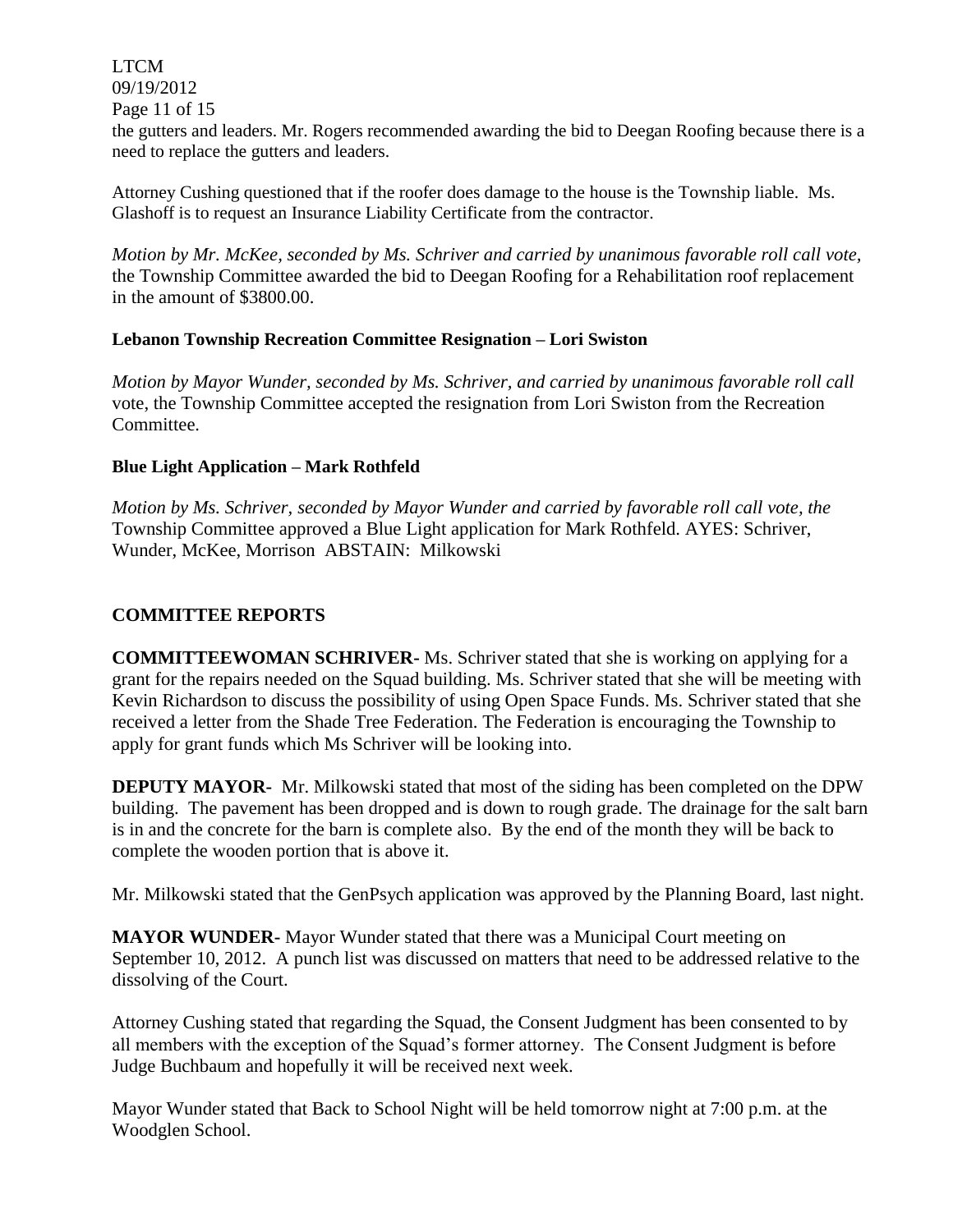LTCM 09/19/2012 Page 12 of 15

**COMMITTEEMAN MCKEE-** Mr. McKee stated that there was discussion at the Library Committee meeting regarding the signs at the Library. The front sign is coming apart so there is a need to have it rebuilt. The new sign will list the Library hours to better serve the public.

The Historians have made good progress with photographing and documenting all houses built in the Township prior to 1900. The Historians provided a slideshow at the Day in the Park event. Another project that the Historians are considering is a video recording of the history and the life times of the Township depicted by the elder residents who have lived here for many years. Mr. McKee stated that there has not been much progress with the parking lot at the museum.

Mr. McKee stated that after some inclement weather the Park Committee kicked off the "A Day in the Park" event. The weather was nice on Sunday and they had a nice crowd. Mr. McKee reminded all that the Car Show will be held this Sunday, September 23, 2012, with a raindate of September 30, 2012.

Mr. McKee stated that the EOS is moving on the Green Team and the Sustainable New Jersey. They are trying to bring awareness to the residents to get the Community more involved. The EOS has many concerns with the Eastern Concrete/Quarry matter.

Mr. McKee stated that there was an idea raised to have Jan Gibas/Recycling and the EOS combined to form a Recycling and EOS Committee.

Mr. McKee stated that the EMS part of the Fire Department is starting. There are some signs of development and progress going forward. As with the concept of the plan, the Fire Department is relying on mutual aid. Mr. McKee stated that he feels that given time the Fire Department will reach their anticipated goals. Mr. McKee stated that they have had four new EMT's join the Department who are awaiting background checks to be completed. Three other EMT's have joined for a total of seven. They are forming duty nights and will be covering Monday nights beginning next week. Three drivers, mostly from the Township, have stepped forward. Somerville First Aid will be donating 10 pagers and radios to Lebanon Township. Standbys and Thursday nights are being covered. There are two other potential EMT's who are waiting to take their tests. That will bring the total EMT's close to nine. Tom Carlucci and Al Bauer are drafting by-laws, SOP's and general guidelines relative to the EMS side of the Fire Department. Mr. McKee stated that they are starting new and they need to be given a little time. Mr. McKee stated that he feels that their efforts will show. Mr. McKee stated that persons of contact, for the Committee, would be the Chief, Deputy Chief and the Administrator Al Bauer. Mr. McKee asked the EMS/Fire Department to attend the next meeting to provide another, more up to date, report.

## **COMMITTEEMAN MORRISON –**

**Police, Fire and Rescue** – Mr. Morrison stated that Police and Fire are up to date.

## **PRESENTATION OF VOUCHERS**

Committee Members provided a description of vouchers exceeding \$1000.00.

*Motion by Ms. Schriver, seconded by Mr. Milkowski and carried by unanimous favorable roll call*  vote, the Township Committee approved the September 19, 2012 bill list in the amount of \$576,429.57.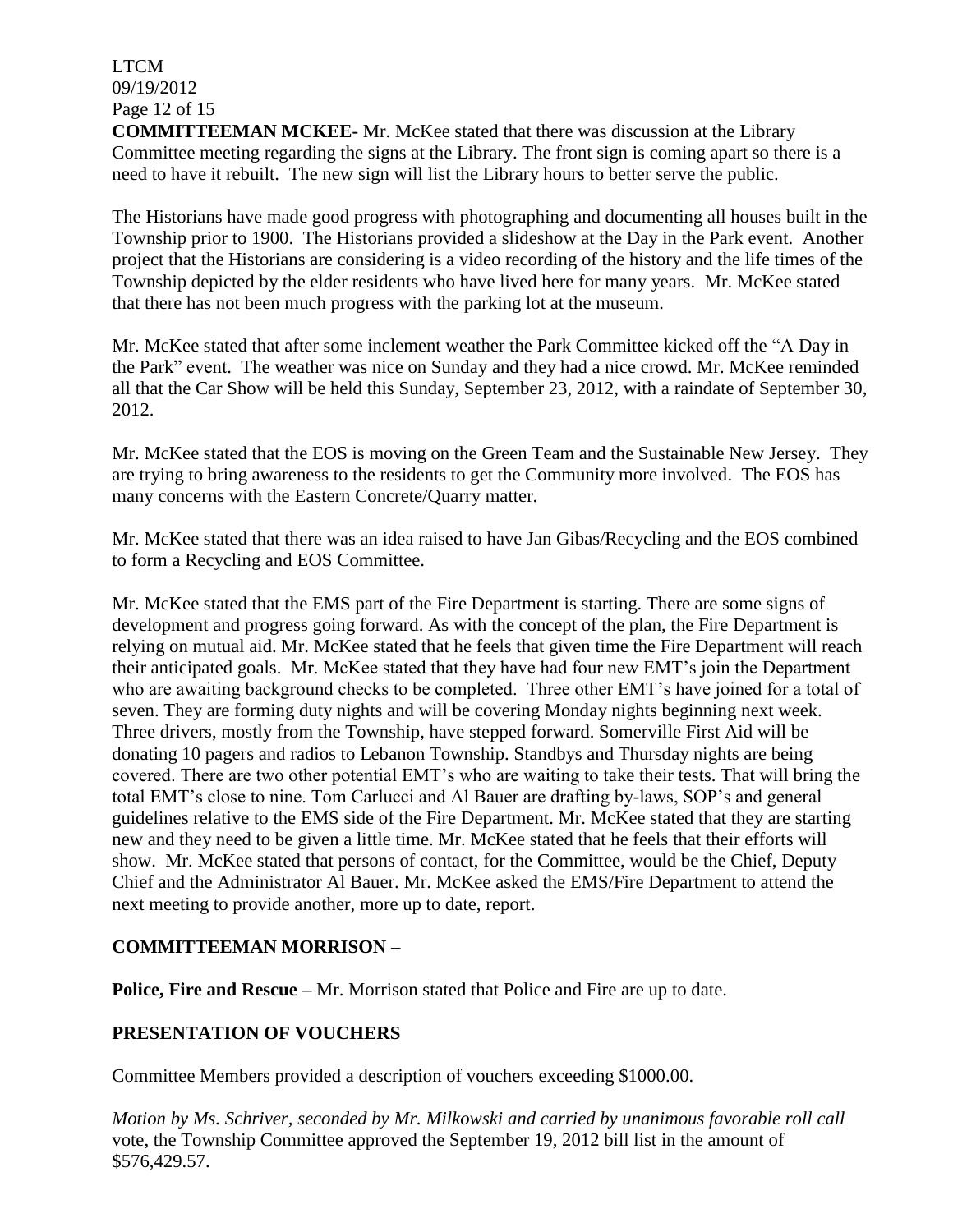LTCM 09/19/2012 Page 13 of 15

### **CORRESPONDENCE**

- a. NJDOT Resurfacing of Route 31
	- Gray Rock Rd (Clinton Twp) County Rt. 634 (Wash. Twp)
- b. Tax Collector's Report for the Month of August 2012
- c.

# **PUBLIC COMMENTS**

*Motion by Mr. Milkowski seconded by Mr. McKee and carried by unanimous favorable roll call*  vote, the Township Committee opened the Public Comment portion of the meeting.

Mr. EJ Skidmore stated that a friend who has had extensive experience with the Local Finance Board informed him that the Local Finance Board responds "glacially" so not to expect a response quickly.

Mr. Skidmore stated that he was asked at the last meeting to help with the Nixle System Mr. Skidmore agreed and has been in touch with the Nixle staff. Mr. Skidmore feels that it will be a fairly easy process however Nixle is not interested in dealing with a resident representing the Township. Mr. Skidmore said that if the Committee would like him to continue with the process he will need authorization to represent the Township relative to the Nixle System.

## **Resolution No. 80A-2012 – Appointing the Nixle Coordinator**

*Motion by Mayor Wunder, seconded by Ms. Schriver and carried by unanimous favorable roll call*  vote*,* the Township Committee adopted Resolution No. 80A-2012 as written below.

### **TOWNSHIP OF LEBANON COUNTY OF HUNTERDON STATE OF NEW JERSEY RESOLUTION NO. 80A-2012**

WHEREAS, Mr. EJ Skidmore has been commissioned by the Township Committee to investigate the possibility of having a Nixle System created in Lebanon Township, and

WHEREAS, the Township Committee wishes for Mr. Skidmore to pursue the Nixle System for the Township, and

NOW THEREFORE, BE IT RESOLVED, by the Township Committee of the Township of Lebanon, that Mr. EJ Skidmore is designated as the Township's representative to determine whether the Nixle System is an appropriate system for the Township and to gather such information as necessary to make that determination.

FURTHERMORE, Mr. Skidmore is authorized to contact the administrator's of the Nixle System in order to obtain the necessary information.

Ms. Nancy Darois questioned the legality of the Mayor and Clerk signing contracts. Ms. Darois asked if it shouldn't be more than one member of the Committee. Attorney Cushing stated that the Mayor and Clerk executing documents is a standard practice.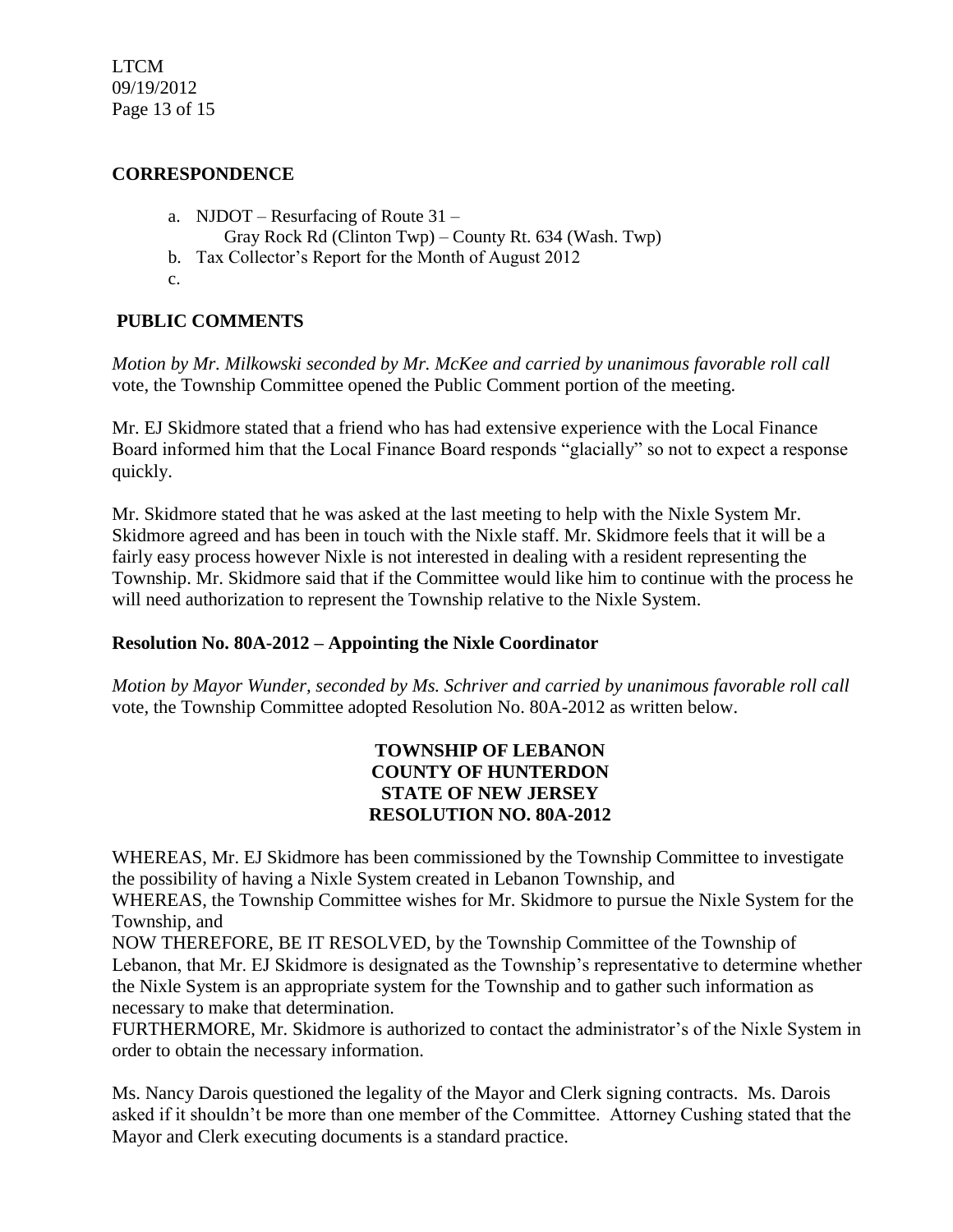LTCM 09/19/2012 Page 14 of 15

Mr. Warren Newman, EOS Chairman, stated that Ms. Jan Gibas, who has been the long term Recycling Committee associate, came to EOS members to suggest that the EOS and the Recycling Committee join together. Ms. Gibas made it clear to Mr. Newman that she will still be involved in recycling as in the past. Mr. Newman stated that the Township Code will need to be amended in merging the two groups together.

Ms. Schriver stated that several years ago the County attempted to get all of the towns to agree to a Hunterdon County Recycling Coordinator. The proposal did not pass so each municipality has their own Recycling Coordinator. The Township's Recycling Coordinator needs to be involved as she is the person who relays the important information for grants and other matters. Mr. Newman stated that he looked at the Township's Code and did not find anything relative to the Recycling Committee or something specific to the Recycling Coordinator. Mr. Newman stated that maybe it should be incorporated into the Code. Ms. Schriver stated her concerns with Lebanon Township being on the bottom of recycling in the County. Ms. Schriver stated that she is not sure if the haulers have the right information. Mr. Newman stated that last year there was a slight increase. Ms. Schriver suggested putting a notice in the newsletter relative to the importance of recycling and reporting it correctly. Mr. Newman stated that reporting asphalt is very important. Mr. Milkowski stated that property addresses are a true problem.

Mr. Victor Hoffman asked how much the special audit services would cost the Township and asked how much money is involved with the LOSAP matter. Mr. Hoffman asked if the Township is spending money wisely. Mayor Wunder stated that the audit is on hold for now until a response is received from the Local Finance Board to see it they will be providing assistance. Mr. Hoffman stated that he has been associated with the Township for 59 years and feels that the Township "airs it's dirty laundry" out to the public a little too much at times. Mr. Hoffman stated that the Township has spent money that it should not have on attorneys and auditors and it should not have happened. Mr. Hoffman stated that he feels that the matter should have been addressed in house to save money, egos and to save respect for those who have done the chores. Mr. Hoffman said that the Committee could "twist some arms" if necessary, to have someone come in and audit the LOSAP. Mayor Wunder stated that is has been difficult to find someone who is experienced in LOSAP. Mr. Hoffman stated that if the process is so difficult why is the Committee finding fault with the individual who administered it then. Mayor Wunder stated that the law has to be followed and that gives restrictions. Someone needs to be qualified to figure it out. Mr. Hoffman questioned that if LOSAP is so complex then why wasn't the person who administered it given guidance from the beginning.

Mr. Hoffman stated that he used to play ball as a child in front of the library. He said that is was always a little swampy but there was never a pond. Mr. Milkowski stated that he spoke to the Library employees and they informed him that when the church property was re-graded it created a damming effect.

Mr. Hoffman stated that as a Historian he has concerns with the Swackhammer Church. Mr. Hoffman stated that the Township claims that they do not own the property and the Church claims that they do not own it. Mr. Hoffman asked if a resident goes on the property to clean it up and gets hurt who would the resident approach. Attorney Cushing stated that without the permission of the owner, no one has the right to be on the property. Attorney Cushing stated that if the resident did get hurt on the property the resident would need to sue the owner if the owner was at fault. Mr. Hoffman stated that the Historians would like to clean up the property but is concerned about someone getting hurt. Mr. Milkowski stated that if Mr. Hoffman is looking just to clean brush etc. with no demolition